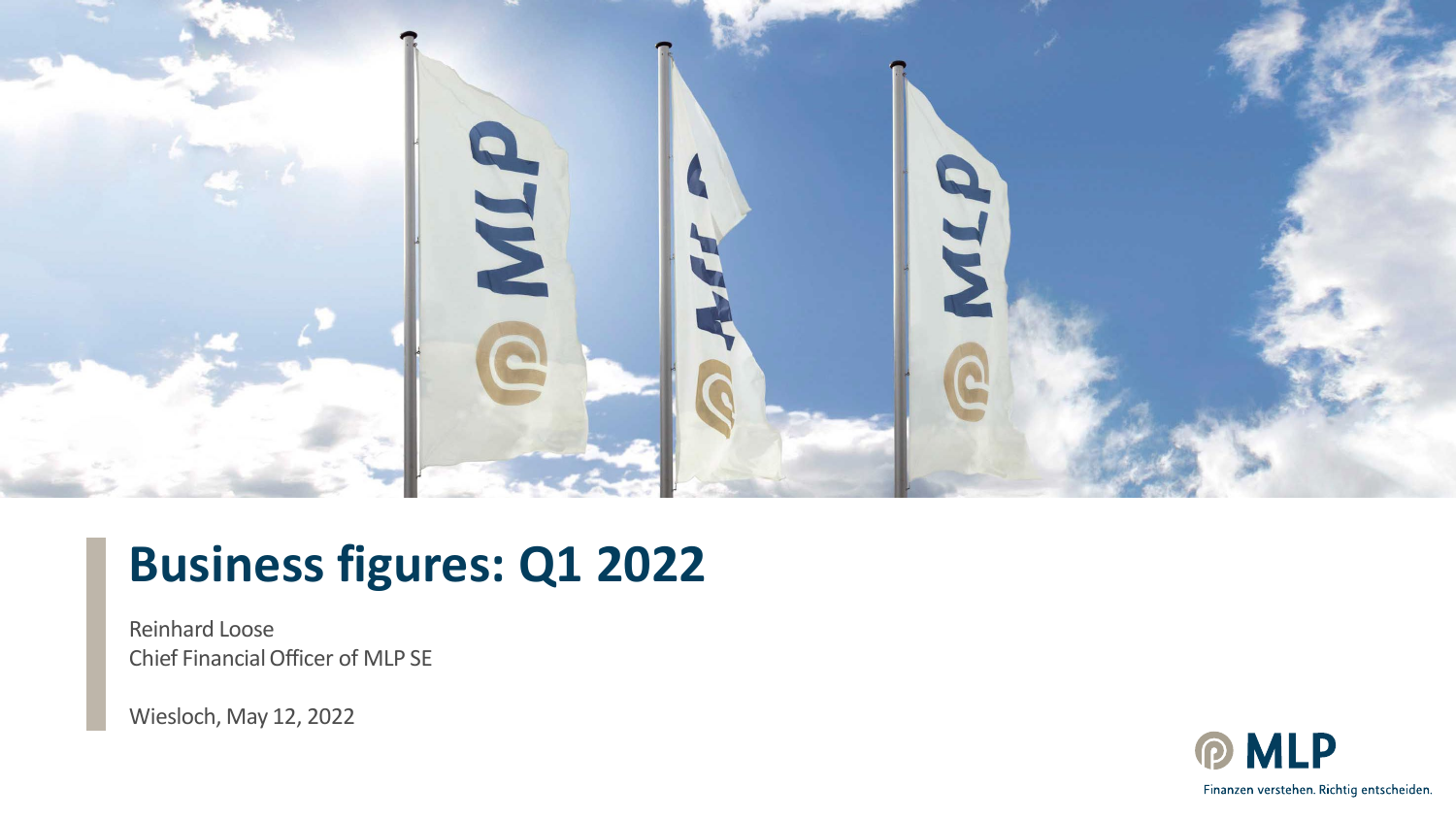#### **Agenda**

#### • **Highlights Q1 2022**

- Key financial figures Q1 2022
- Consultants and clients
- Summary and outlook
- Questions and answers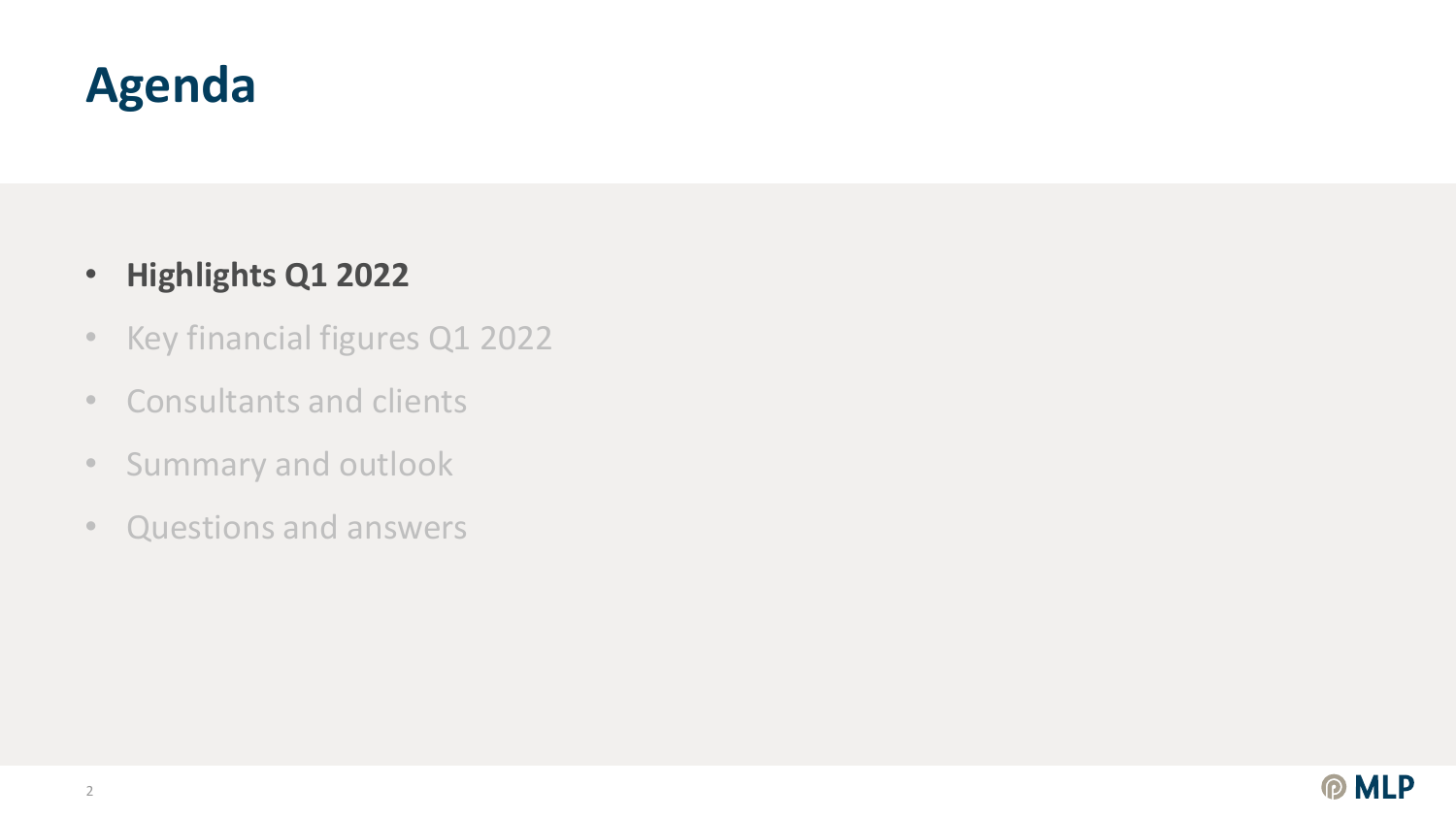# **Highlights Q1 2022**

- Significant **increase** in **total revenue to € 254.7 million** at the start of the year (up 15 %)
- **Gains** across **all fields of consulting** and in virtually all parts of the MLP Group
- **EBIT increases** significantly **to € 34.6 million** (Q1 2021: € 21.8 million) **firsttime consolidation of the Industrial Broker segment in a first quarter** and a pronounced increase in the real estate business
- **Forecast for 2022 confirmed**: Despite increased risks in the markets, MLP still anticipates recording **EBIT of € 75 to 85 million**
- **Medium-term planning** of reaching EBIT of **€ 100 to 110 million** and sales revenue of more than **€ 1.1 billion** by **the end of 2025** reaffirmed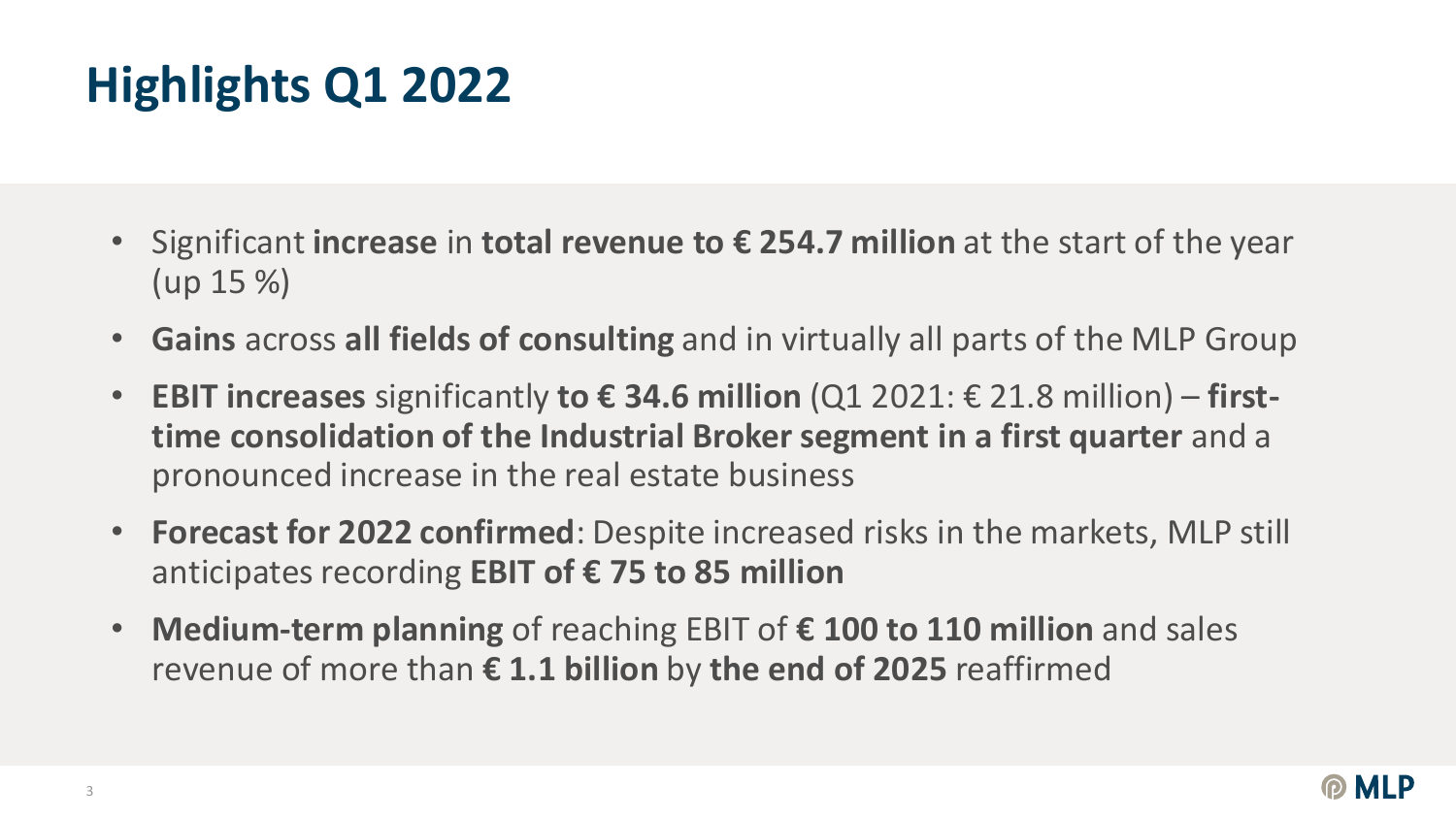

- Highlights Q1 2022
- **Key financial figures Q1 2022**
- Consultants and clients
- Summary and outlook
- Questions and answers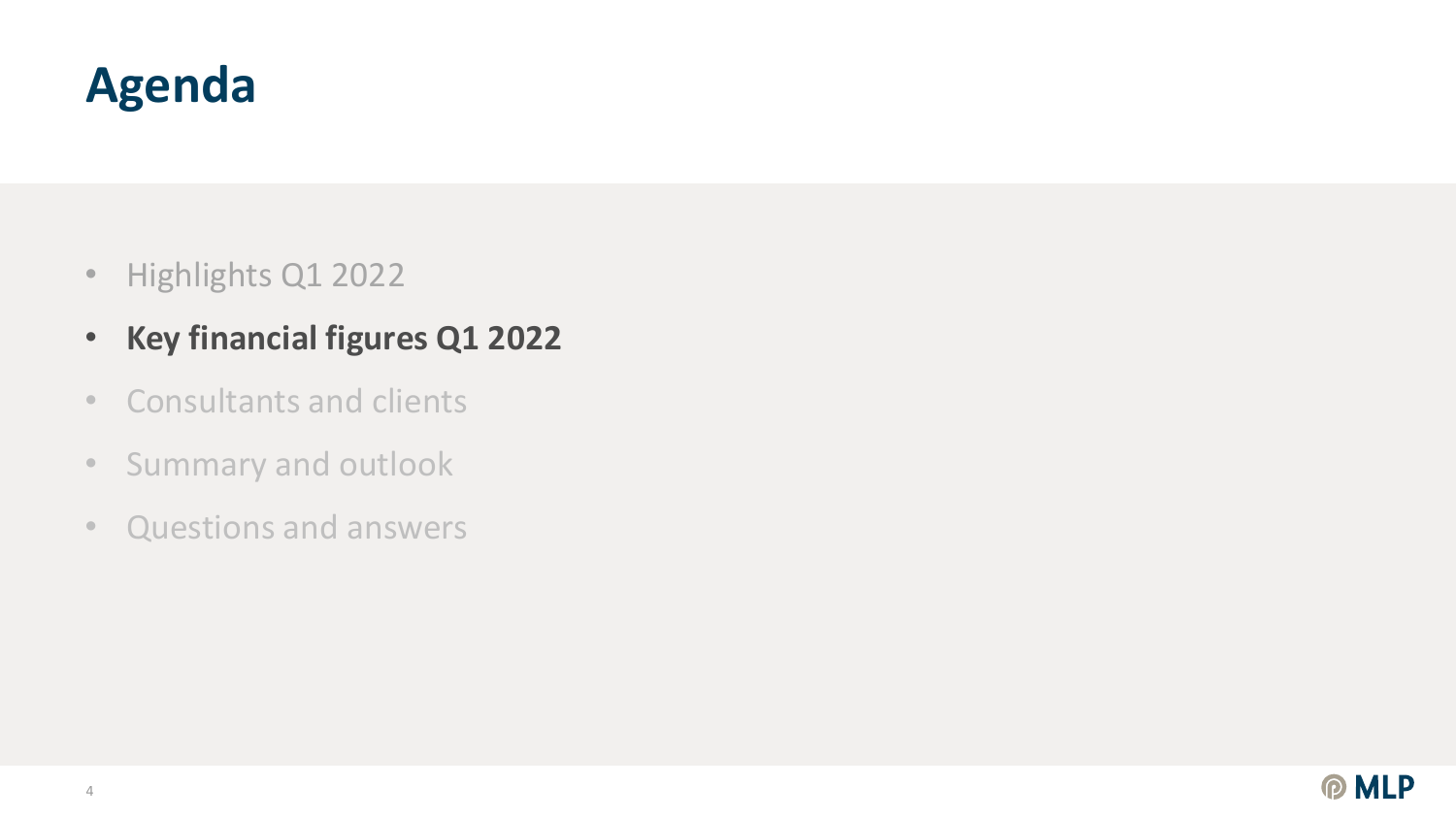#### **Total revenue up by 15 %**

in € million



Total revenue Q1



Each as of March 31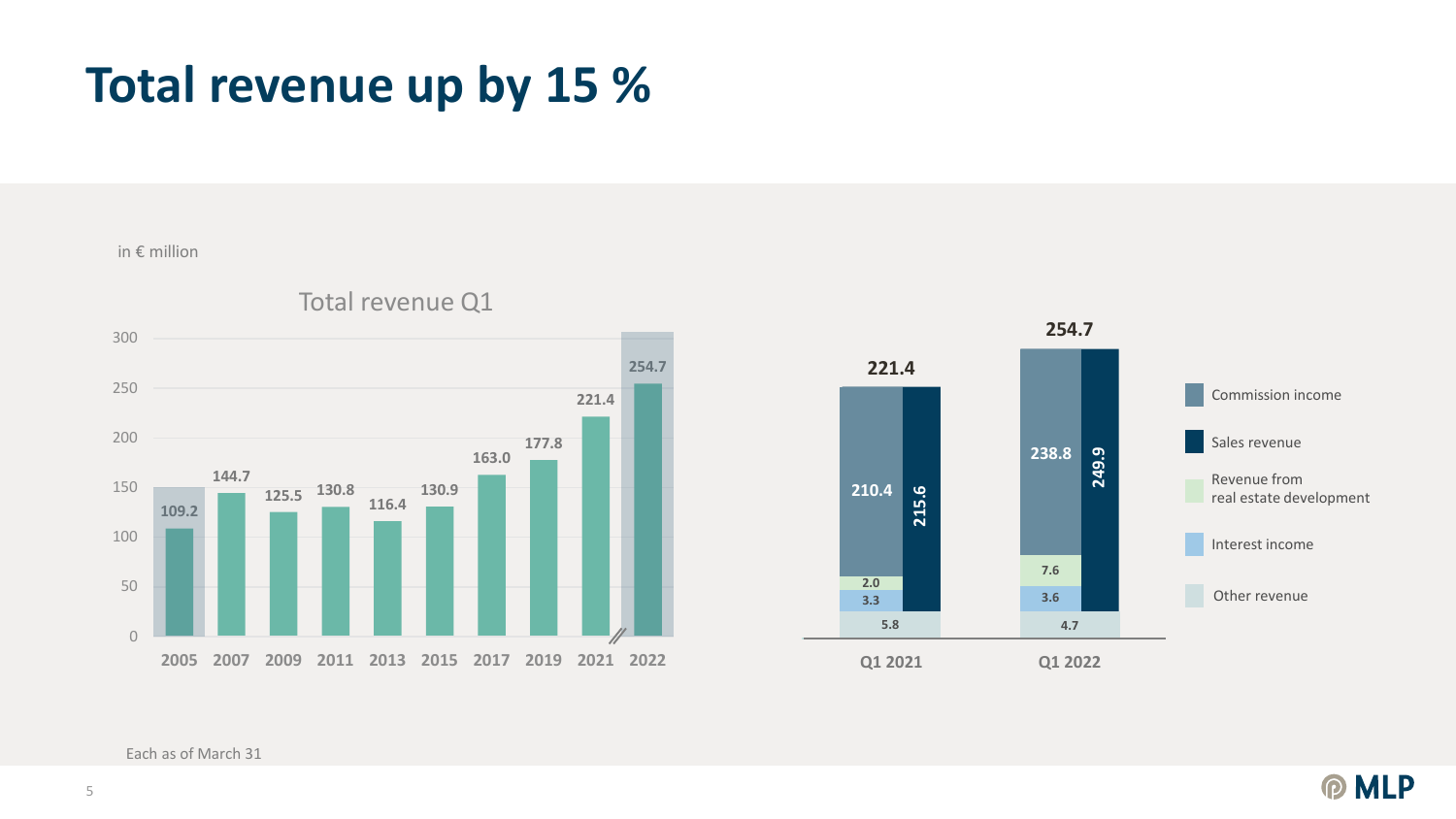# **Successful diversification beyond old-age provision**

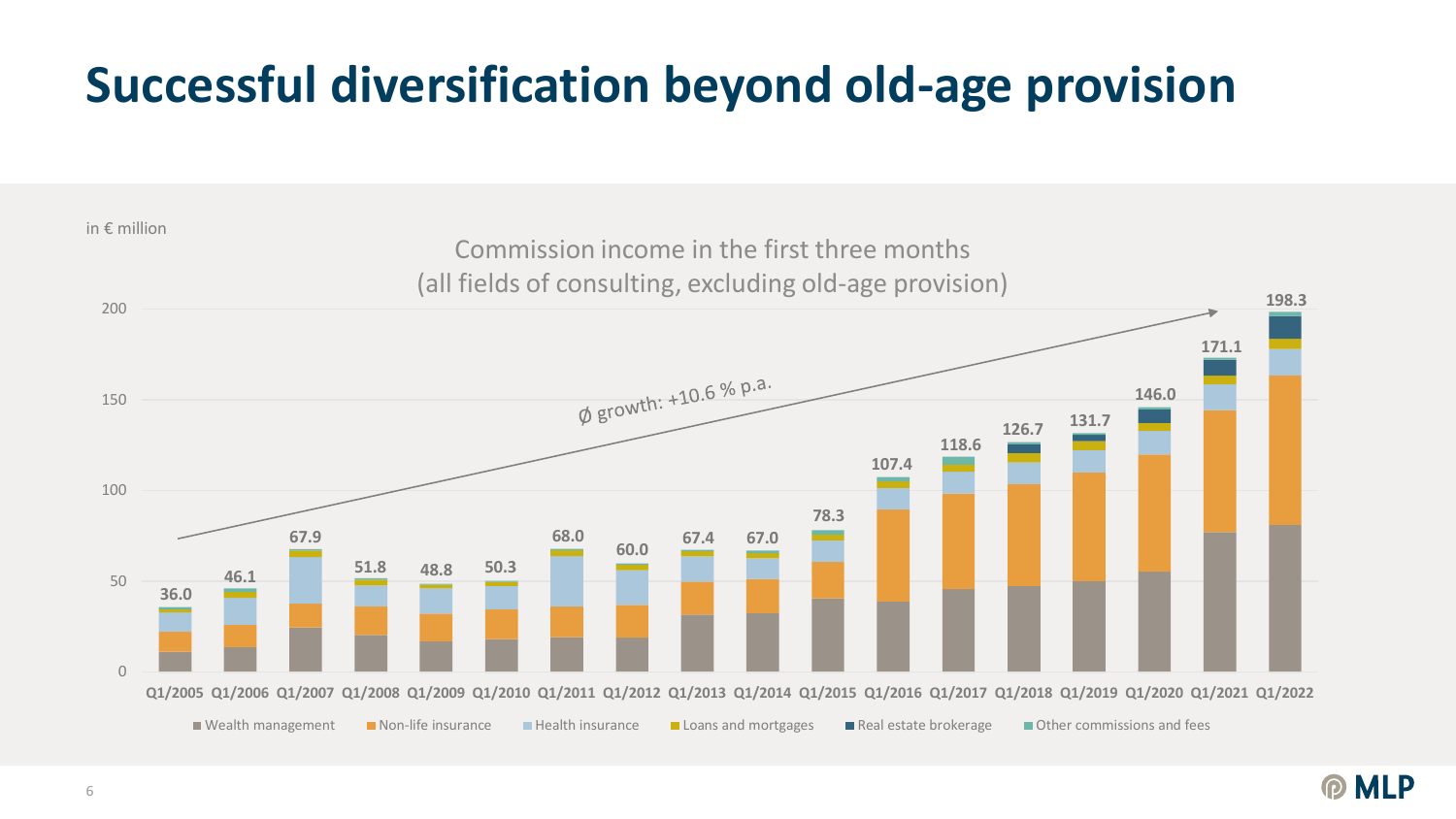# **Gains in all consulting fields**



Previous year's values in brackets \*6f which real estate project development: Q1 2022: € 7.6 million (Q1 2021: € 2.0 million) | \*\*excl. MLP Hyp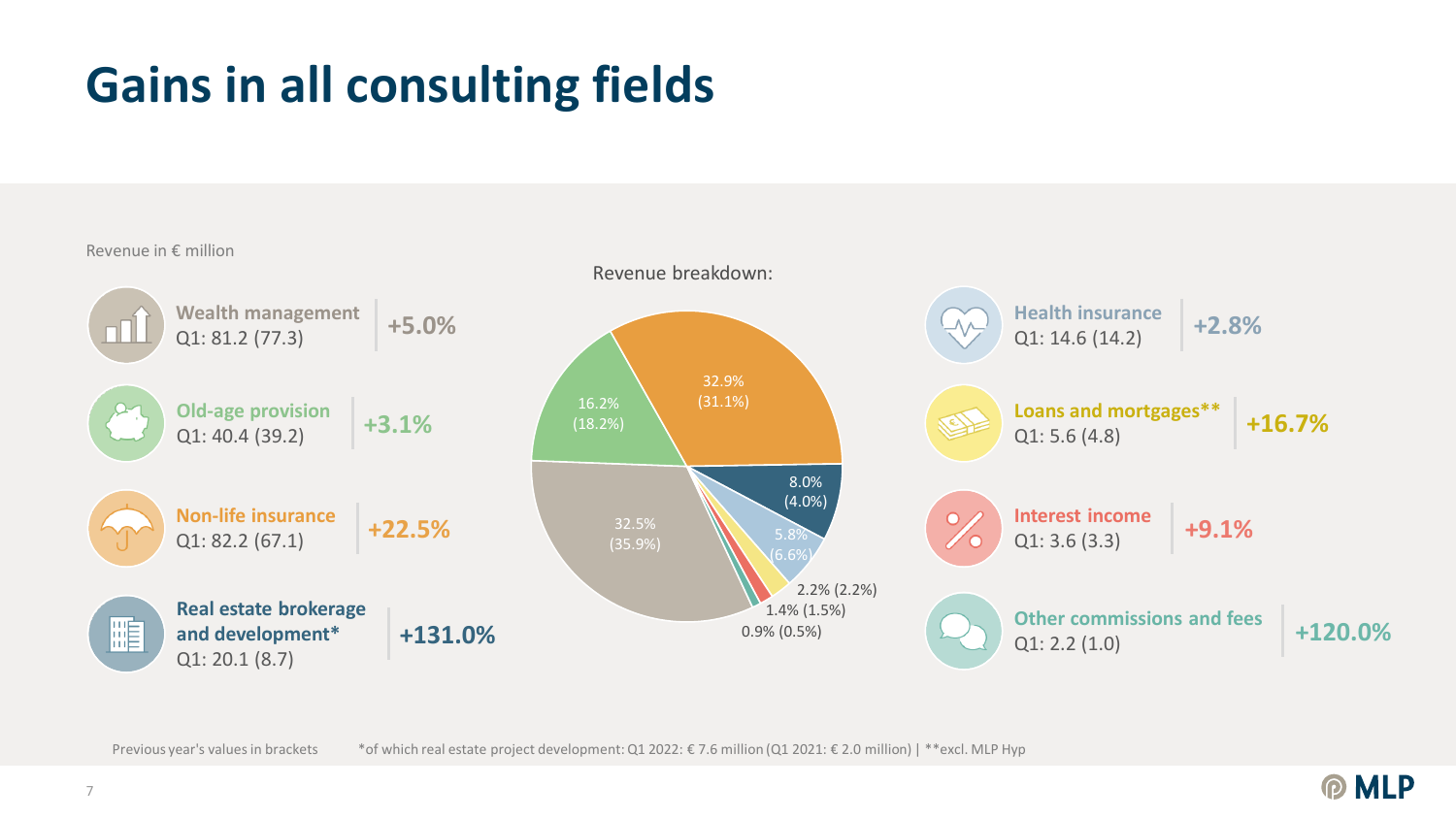#### **Assets under management remain at record level**





\*incl. first-time consolidation of RVM Group as of April 1, 2021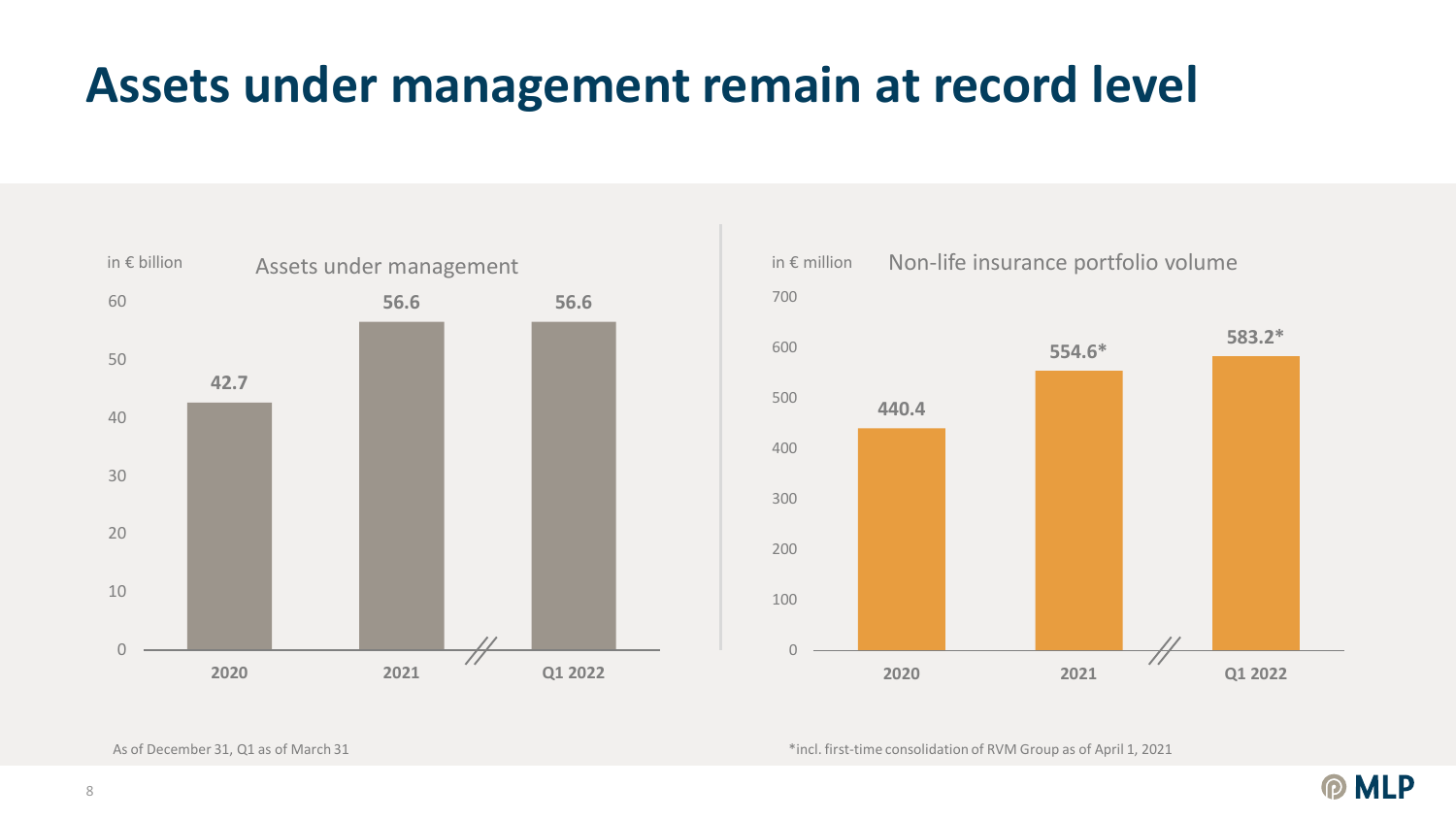# **Q1: EBIT increases significantly to € 34.6 million**

Income statement

| in $\epsilon$ million                | Q1 2021 | Q1 2022 | <b>Change in percent</b> |
|--------------------------------------|---------|---------|--------------------------|
| Total revenue                        | 221.4   | 254.7   | $+15.0$                  |
| <b>EBIT</b>                          | 21.8    | 34.6    | $+58.7$                  |
| Finance cost                         | $-0.9$  | $-0.6$  | $+33.3$                  |
| <b>EBT</b>                           | 20.9    | 34.0    | $+62.7$                  |
| <b>Taxes</b>                         | $-5.1$  | $-9.8$  | $-92.2$                  |
| Net profit                           | 15.8    | 24.2    | $+53.2$                  |
| EPS in $\epsilon$<br>(diluted/basic) | 0.15    | 0.23    | $+53.3$                  |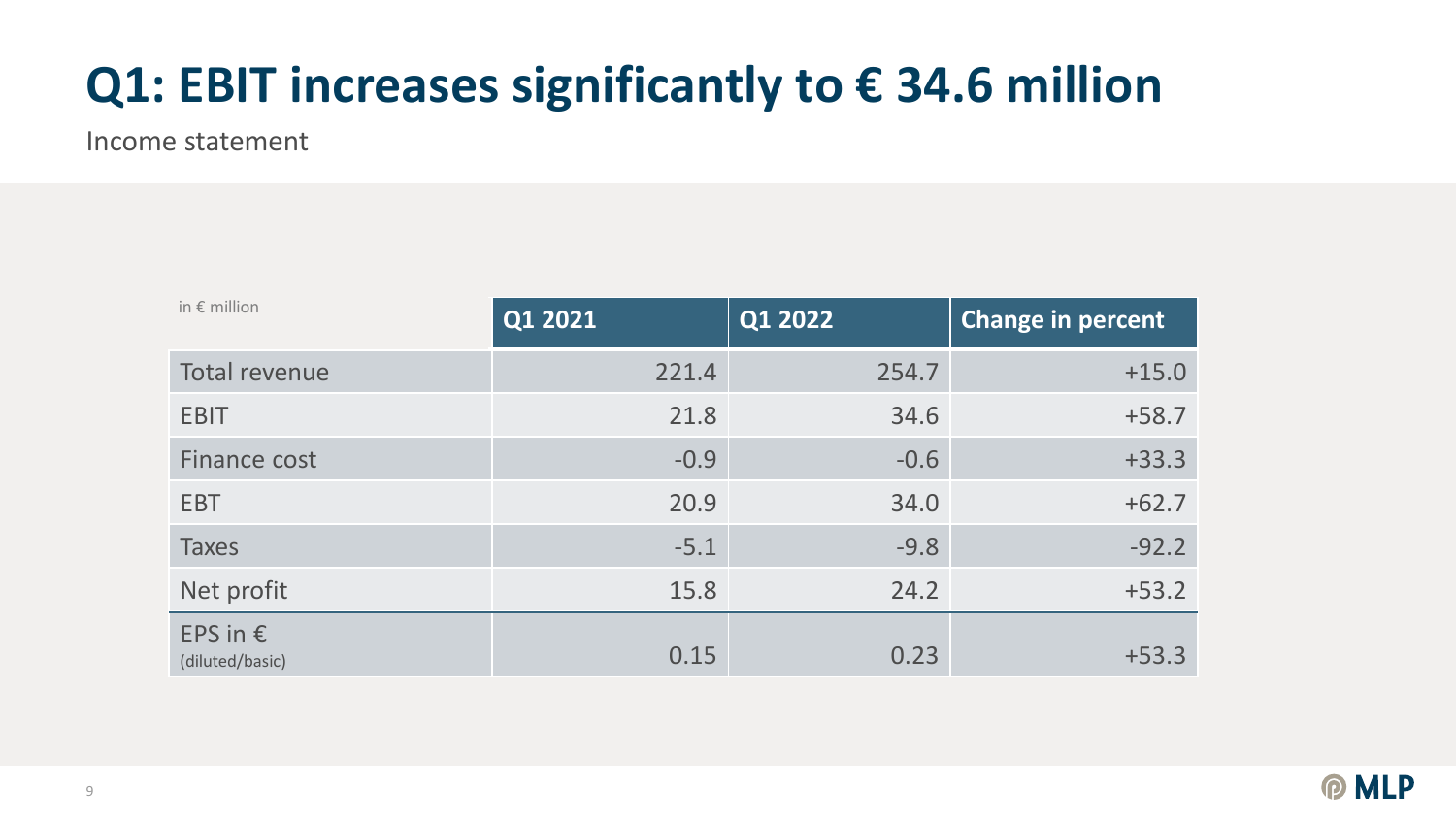#### **Strong balance sheet**

#### in € million

| <b>Assets</b>                                      | Dec 31, 2021 | <b>March 31, 2022</b> |  |
|----------------------------------------------------|--------------|-----------------------|--|
| Intangible assets                                  | 226.8        | 225.6                 |  |
| Financial assets                                   | 195.2        | 210.2                 |  |
| Receivables from clients in the banking business   | 961.4        | 1,019.0               |  |
| Receivables from banks in the banking business     | 478.3        | 560.1                 |  |
| Other receivables and assets                       | 261.9        | 225.2                 |  |
| Cash and cash equivalents                          | 1,377.8      | 1,311.5               |  |
| Liabilities and shareholders' equity               |              |                       |  |
| Shareholders' equity                               | 496.2        | 522.6                 |  |
| Provisions                                         | 137.0        | 129.1                 |  |
| Liabilities due to clients in the banking business | 2,516.1      | 2,553.2               |  |
| Liabilities due to banks in the banking business   | 129.3        | 136.5                 |  |
| Other liabilities                                  | 370.3        | 350.8                 |  |
| <b>Total</b>                                       | 3,693.4      | 3,742.3               |  |

Return on equity: 4.9% Equity ratio: 14.0% Own funds ratio: 18.8% Net liquidity € 233 million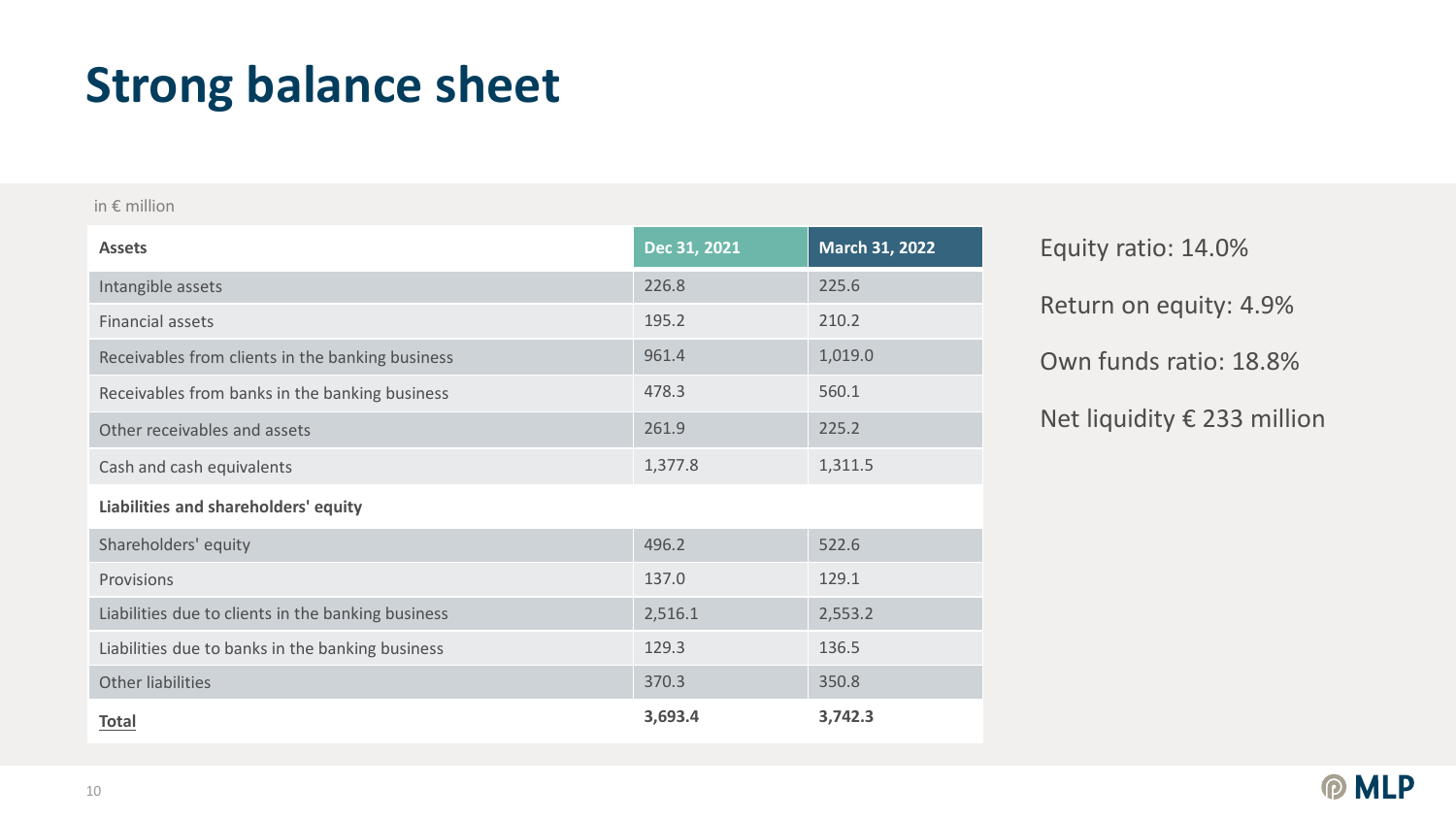

- Highlights Q1 2022
- Key financial figures Q1 2022
- **Consultants and clients**
- Summary and outlook
- Questions and answers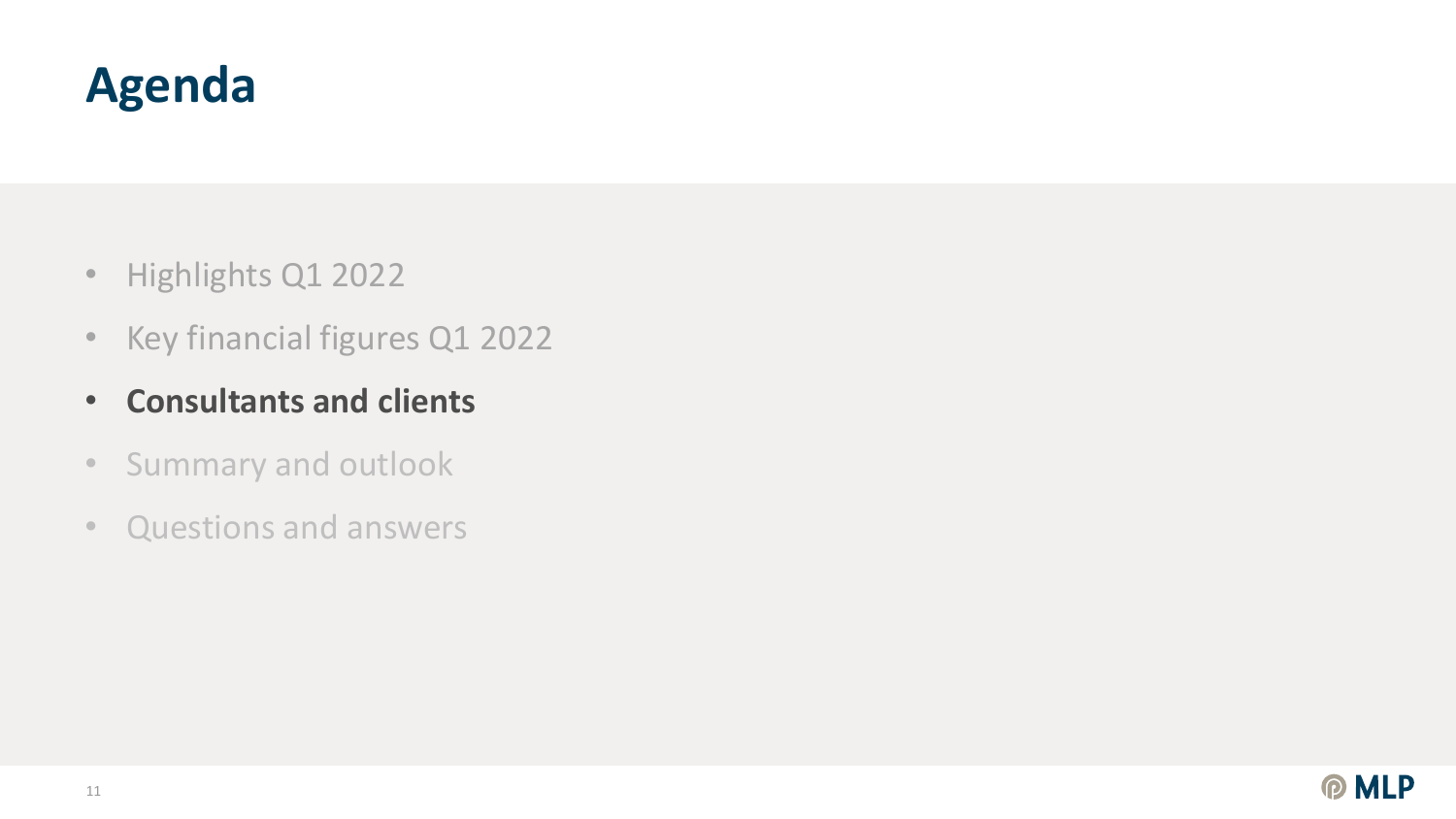## **Development of client and consultant numbers**



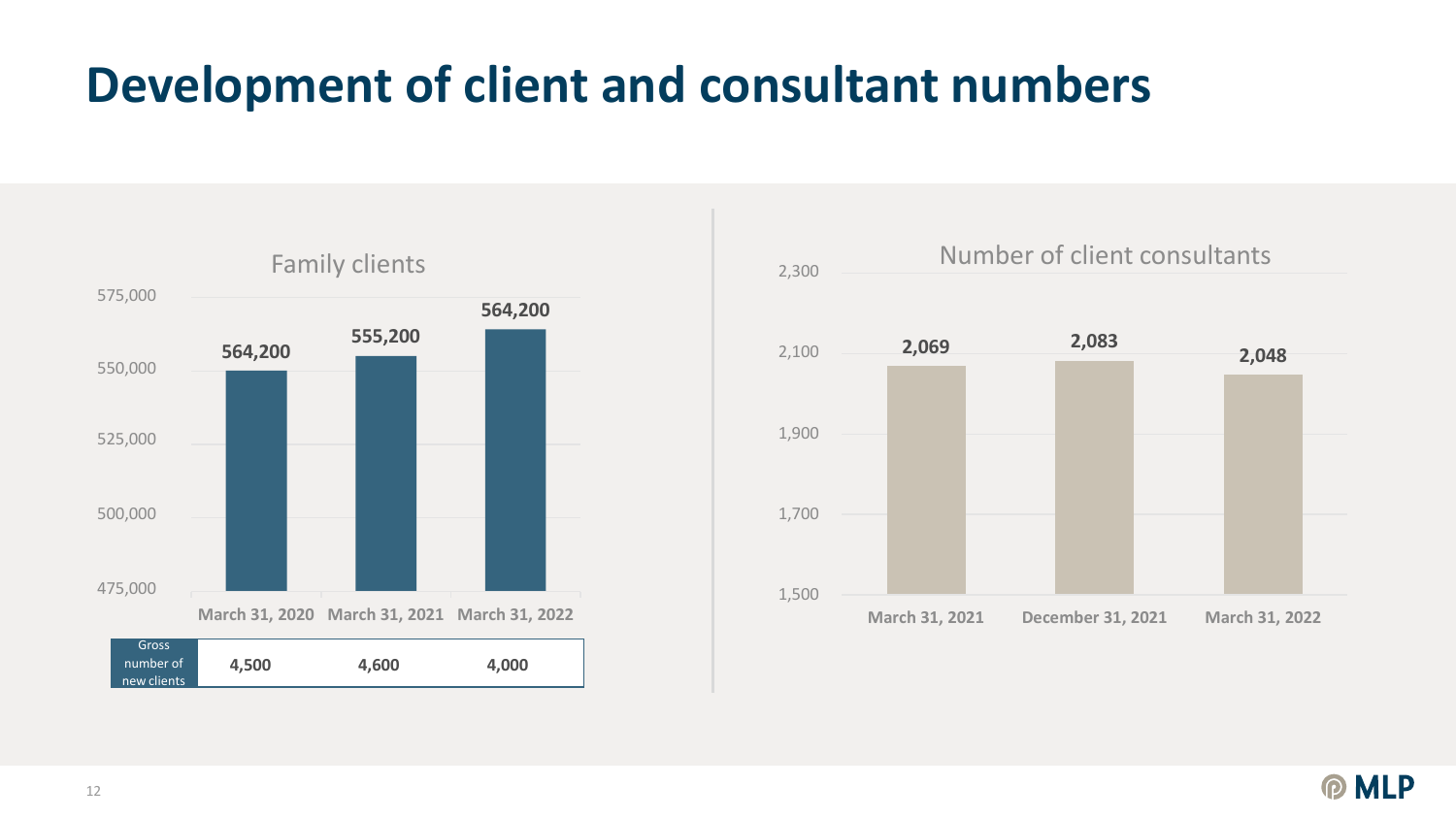

- Highlights Q1 2022
- Key financial figures Q1 2022
- Consultants and clients
- **Summary and outlook**
- Questions and answers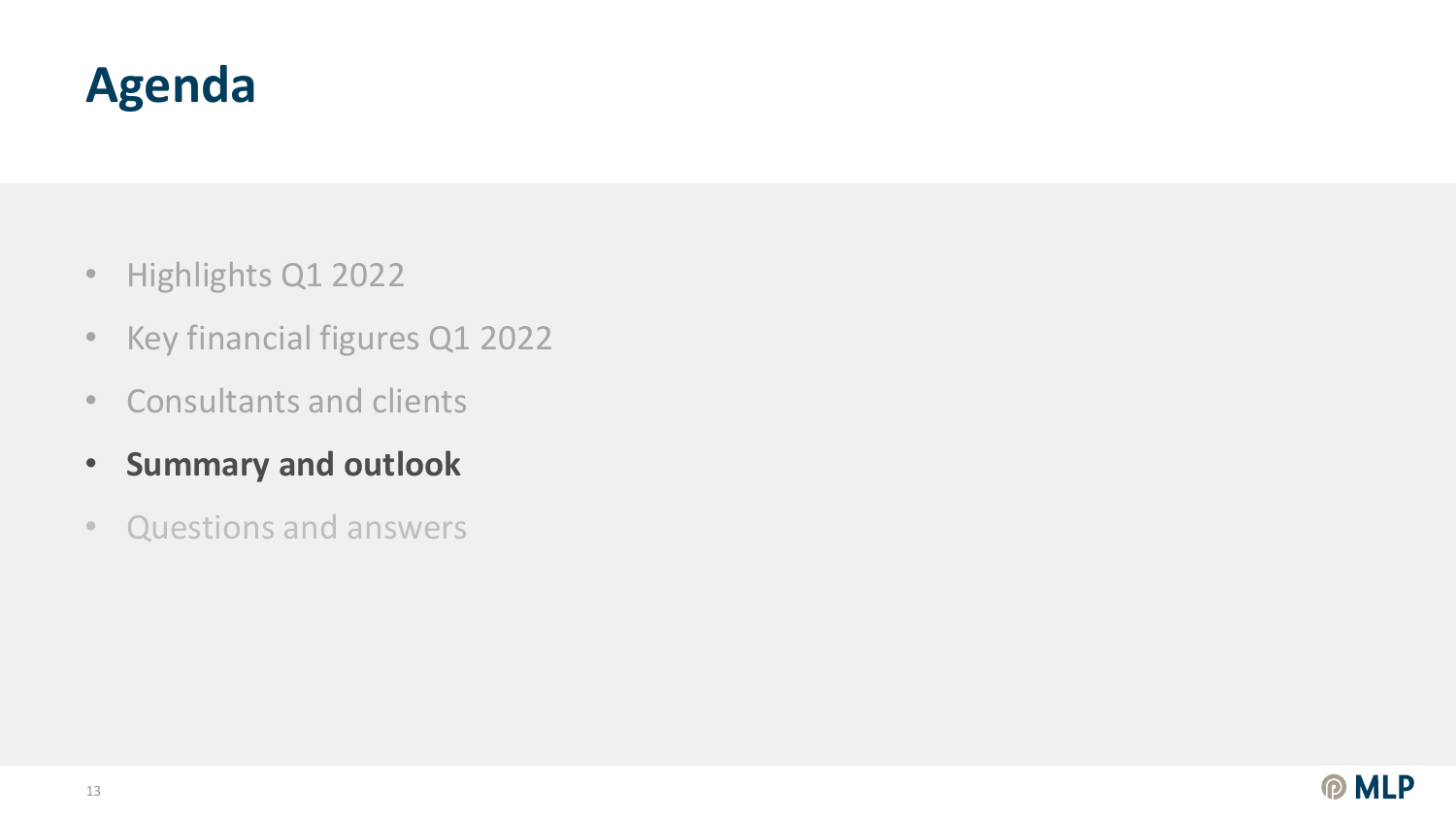# **Forecast for 2022 confirmed**



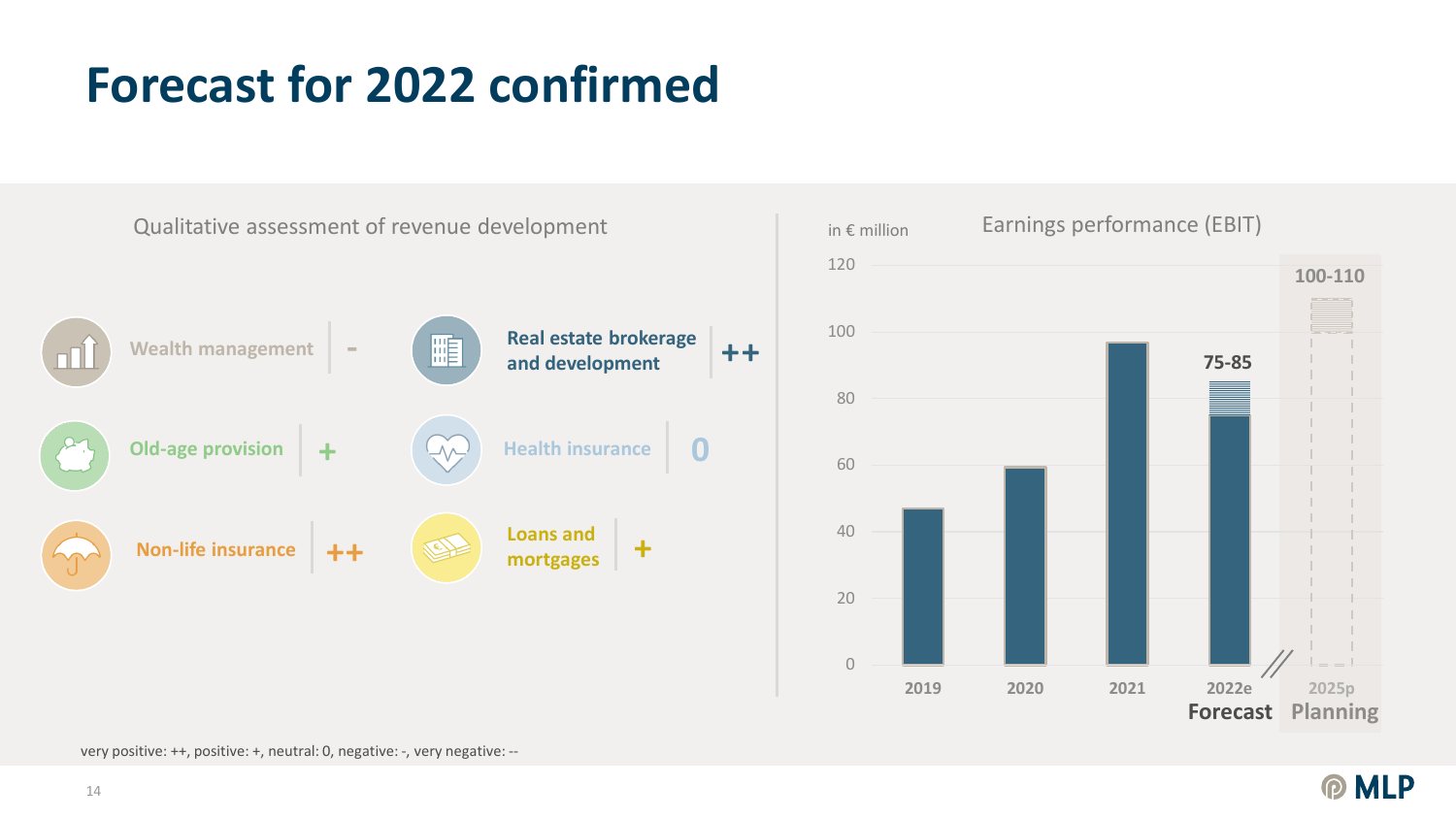# **Planning for 2025 reaffirmed**



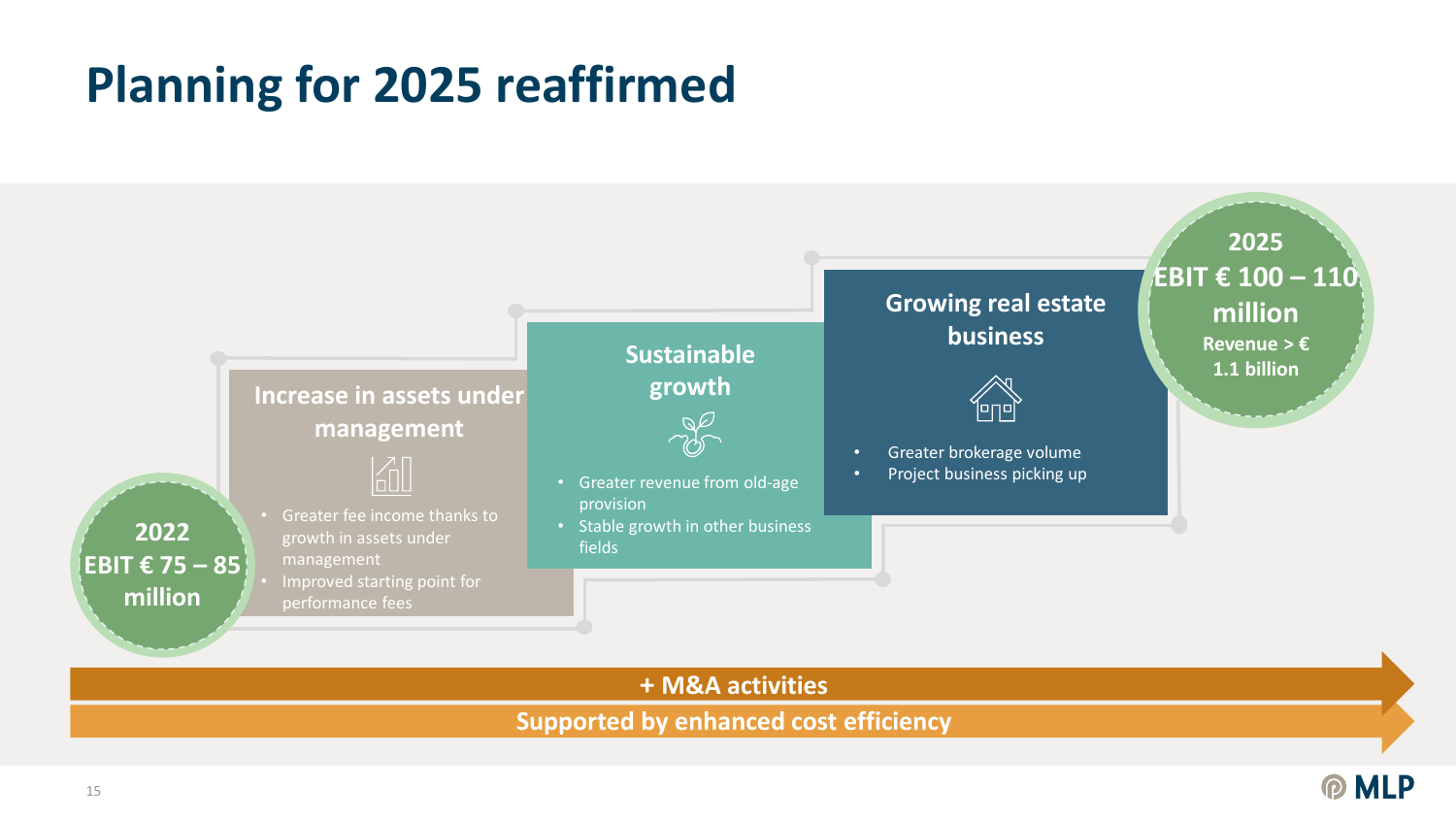#### **Summary**

- **Significant rise** in **revenue and profit** recorded in the first quarter despite **intensified challenges in the markets**
- Right **on track** for the **current year;** at the same time **MLP prepares itself** to weather any potential setbacks due to the effects of **inflation** and the **Ukraine war**
- **Focus** on **mid-term planning for 2025**: to raise revenue and profit in the MLP Group to the **next level**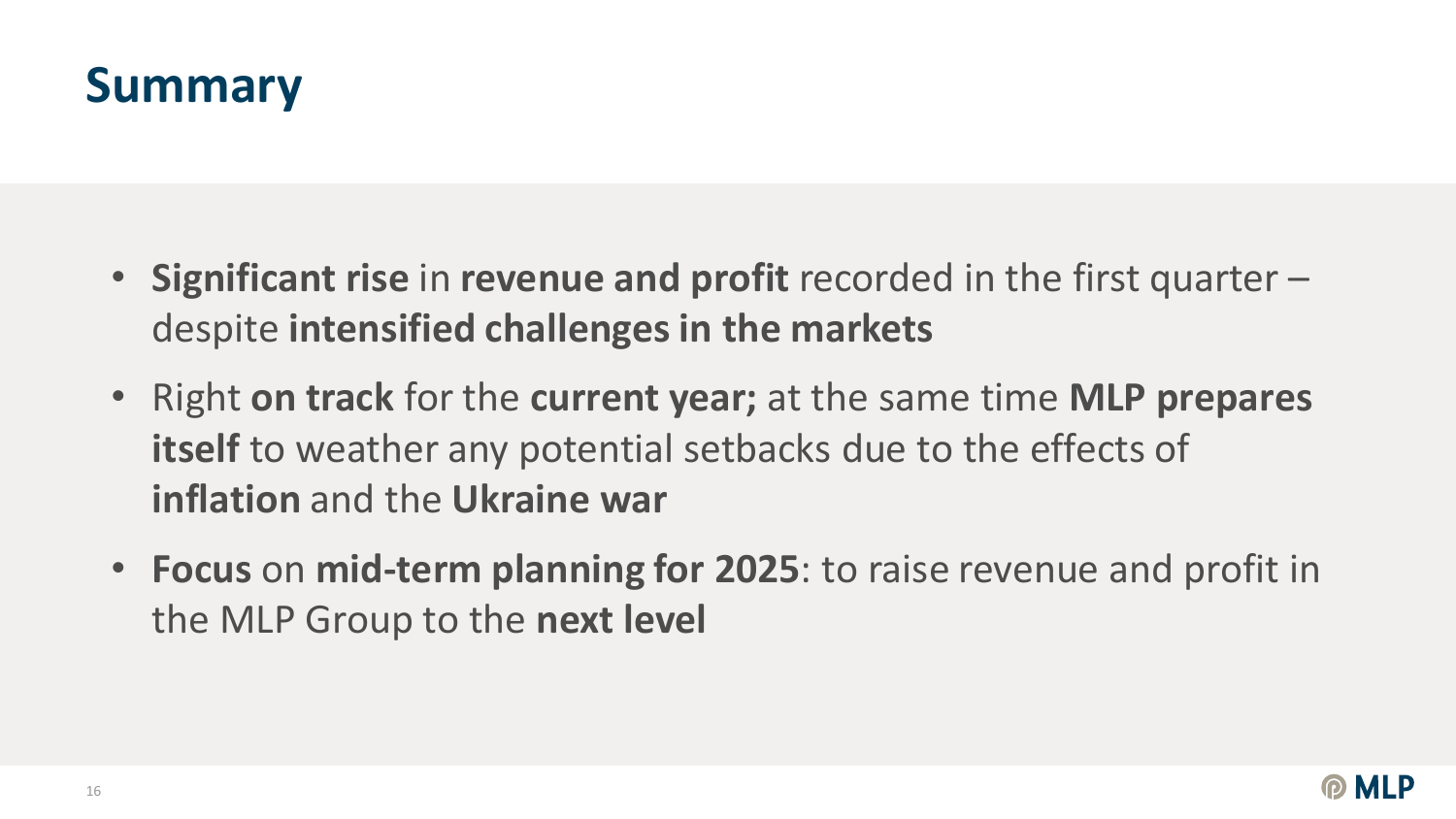#### **Agenda**

- Highlights Q1 2022
- Key financial figures Q1 2022
- Consultants and clients
- Summary and outlook
- **Questions and answers**